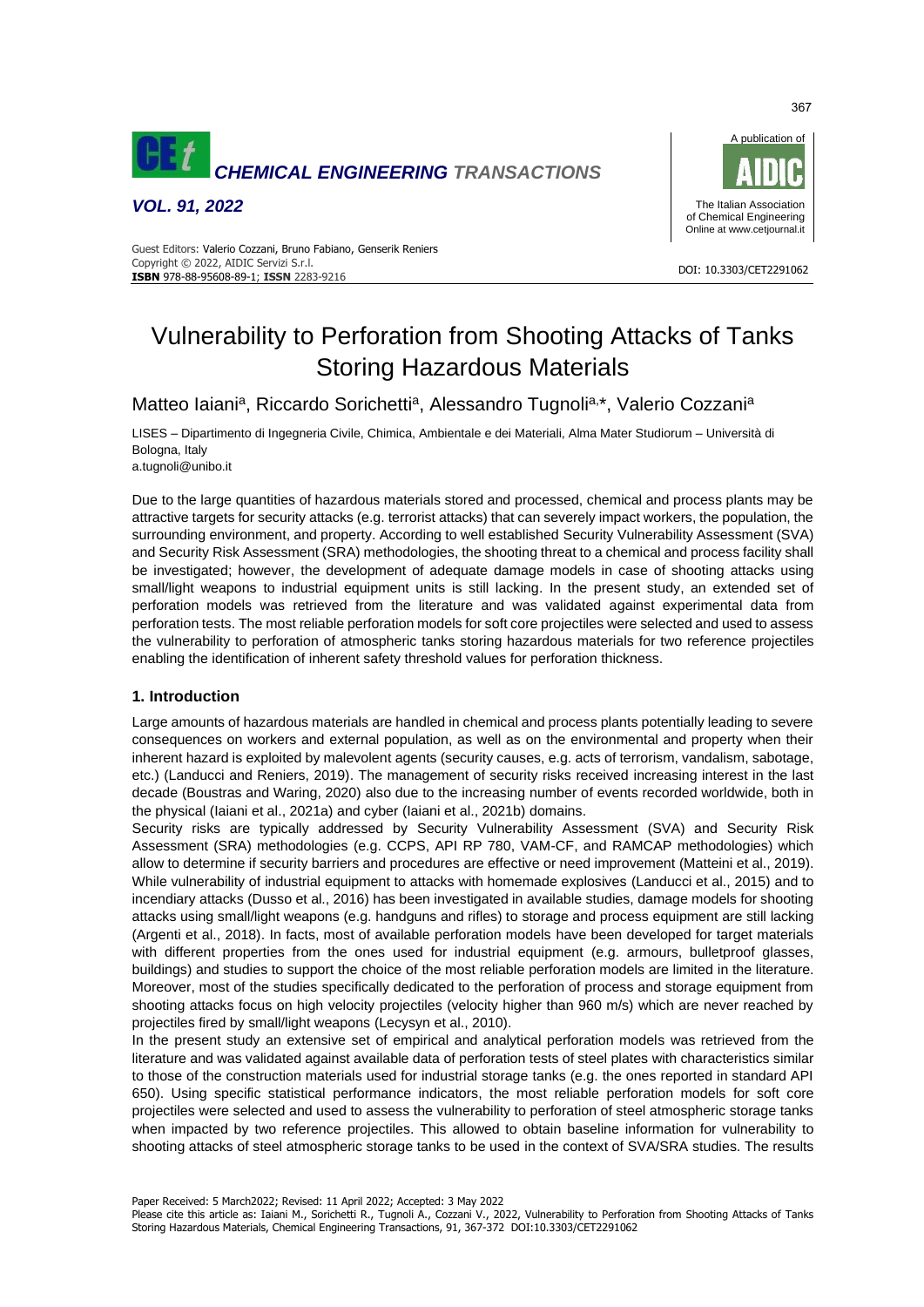are also the starting point for future development of quantitative methods (e.g. based on calculation of standoff distances) for the assessment of the shooting threat.

# **2. Method**

The method applied in the current study consists in the application of four steps (see flowchart in Figure 1a). In Step-1 perforation models (PMs) were retrieved from the literature and reviewed. Generally, a PM is a multiparameters function, both projectile parameters (e.g. mass and diameter) and target parameters (e.g. thickness and Brinell's hardness number), which allows for the prediction of the perforation of a specific target element. PMs are classified according to model type (empirical (E), analytical (A), numerical (N)), projectile shape (pointed conical or ogival (P), with a round nose (RN), flat nose (FN), and spherical (S)), and projectile type (soft-core (SC, generally lead or soft steel) and hard-core (HC, generally hardened steel or tungsten carbide). The scope of the present study was restricted to SC projectiles only due to their wider usage in shooting applications than HC projectiles (Crouch, 2017). A total of 11 PMs suitable for SC projectiles were retrieved. Step-2 consisted in the collection of data of experimental perforation tests to be used in the validation of the PMs retrieved in Step-1. A perforation test consists in the shooting with a standardized projectile (European Committee for Standardization (CEN), 2019) at a specific distance (test range) of a target element (test piece) characterized in terms of shape, size, and material. Even if data concerning the perforation of actual storage tanks are not available, still the analysis presented is based on a set of representative experimental data, most of which refer to projectiles that can commonly be fired in the context of a shooting attack to atmospheric storage tanks and to materials with similar characteristics to those used in the tank construction. It is important to remark that effect of the filled media (empty tank or filled tank) on the ballistic limit velocity was not taken into account due to lack of data on simple experiments (Lu et al., 2007). A total of 6 experimental data of perforation tests of SC projectiles were collected.

In Step-3, the retrieved PMs were validated using the experimental data of perforation tests. The parameter used for the validation and consequent comparison is the ballistic limit velocity  $(u_b)$ , which is defined as the minimum required projectile velocity needed to perforate a particular target element of thickness " $t$ " at normal incidence (Carlucci and Jacobson, 2008). The results are shown using parity plots. In order to find the most reliable PMs a quantitative comparison was done using statistical performance indicators: the Mean Absolute Percentage Error (MAPE), the Mean Percentage Error (MPE) and the Root Mean Square Deviation (RMSD). MAPE and MPE are used to assess the average of percentage errors between model predictions and experimental data. However, MPE makes use of actual percentage errors rather than the absolute percentage errors considered in MAPE, allowing to measure the prediction accuracy of a model in relative terms. The RMSD



*Figure 1: (a) Flowchart of the method applied in the current study; (b) Parity plot comparing ballistic limit velocity (m/s) calculated with projectile perforation models (x-axis) with the one obtained in the experimental perforation tests (y-axis) for SC projectiles. P#-codes are used to specify the perforation models.*

368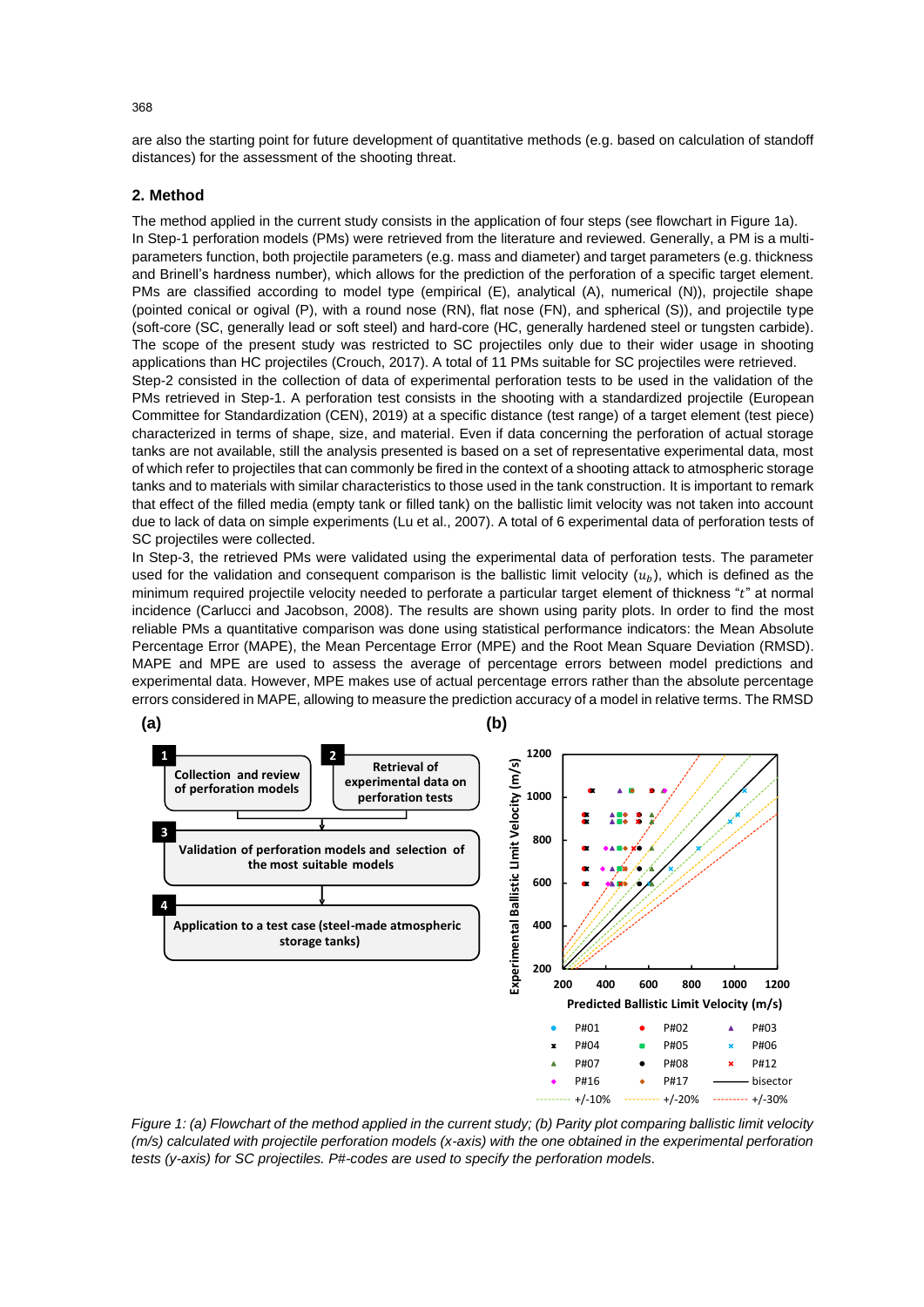computes the square root of the average of squared errors and, as it is not scaled to experimental data (as MAPE and MPE), it is a measure of the model accuracy in absolute terms. The closer these three parameters are to zero, the better the PM predict perforation experimental data. The most reliable PMs for SC projectiles were then identified.

Finally, in Step-4 application cases were defined in order to show the potential use of the selected PMs in assessing the vulnerability of real targets against shooting attacks in the context of SVA/SRA. In particular, the projectiles listed in standard EN 1063 (European Committee for Standardization (CEN), 2019) were used as reference projectiles in the application cases, while steel atmospheric storage tanks were chosen as target elements retrieving design data and mechanical properties from standard API 650 (American Petroleum Institute (API), 2021).

The results in terms of ballistic limit velocity vs target thickness for the considered standardized projectiles allowed to provide inherent safety thickness threshold values for shooting attacks to steel atmospheric storage tanks. For the sake of brevity, in the following sections, the entire dataset of the 11 PMs retrieved and the one of the 6 experimental perforation tests are not reported.

# **3. Selected perforation models (PMs)**

The parity plot obtained is reported in Figure 1b, showing the experimental ballistic limit velocity in the y-axis and the one predicted by PMs in the x-axis. The two most reliable perforation models selected for SC projectiles are summarized in Table 1, which also reports the specific correlations of each PM, the applicability range, and the values of the statistical performance indicators used for the validation. The MODIFIED DE MARRE model (P#07, dark green triangles in Figure 1b; MAPE=21.5, MPE=21.5, RMSD=231.1 m/s) and the THOR model (P#08, black dots in Figure 1b; MAPE=27.7, MPE=27.7, RMSD=278.0 m/s) in Table 1 are empirical models specific for steel target elements. The two models better predict the ballistic limit velocity at velocities lower than 800 m/s as all results except one fall below the 20%-error dotted line. The behavior of these two PMs is also conservative (positive MAPE values), since the results are all above the bisector with the exception of a single results for P#07 which is however very close to it, and thus, they are on the safe side for prediction of the target protection. Nevertheless, since the two models lack in the possibility to account for the mechanical properties of the target element, their use shall be limited to the range of target hardness for which validation is explored in the current study and that provided errors below 30% (i.e. 200 < BHN < 400).

It is important to underline that the error shown by perforation model P#06 (light blue crosses in Figure 1b; MAPE=6.5, MPE=-6.5, RMSD=64.7 m/s) is the more limited, being always under the 10%-error dotted line. However, all the points are under the bisector, meaning that this PM provides for non-conservative estimations of the ballistic limit velocity from the point of view of target protection from perforation. For this reason, in the context of the current study, model P#06 was excluded from the list of most suitable PMs for SC projectiles. All the other PMs (P#01, P#02, P#03, P#04, P#05, P#12, P#16, P#17) were not selected as they are overconservative in predicting perforation with most of the ballistic limit velocities that are more than 30% smaller than those in experimental tests.

| Perforation | MODIFIED DE MARRE model (P#07)                         | THOR model (P#08)                                                             |  |  |
|-------------|--------------------------------------------------------|-------------------------------------------------------------------------------|--|--|
| model       |                                                        |                                                                               |  |  |
|             |                                                        |                                                                               |  |  |
| Reference   | (Brown, 1986; Hazell, 2015)                            | (Ballistic Research Laboratories, 1961)                                       |  |  |
|             |                                                        |                                                                               |  |  |
| Parameters  | $u_h$ (m/s), t (m), m (kg)                             | $ub$ (ft/s), t (in), m (grains), $\vartheta$ (rad)                            |  |  |
|             |                                                        |                                                                               |  |  |
| Correlation | $t = 5.42 \cdot 10^{-6} \cdot u_h^{4/3} \cdot m^{1/3}$ | $u_h = 10^{4.608} \cdot t^{0.906} \cdot m^{-0.359} \cdot (sec\theta)^{1.286}$ |  |  |
|             |                                                        |                                                                               |  |  |
| MAPE        | 21.5                                                   | 27.7                                                                          |  |  |
| MPE         | 21.5                                                   | 27.7                                                                          |  |  |
|             |                                                        |                                                                               |  |  |
| RMSD (m/s)  | 231.1                                                  | 278                                                                           |  |  |

*Table 1: Selected PMs for SC projectiles reporting the specific correlations, applicability range and statistical performance indicators used for validation. m=projectile mass; t=perforation thickness; ub=ballistic limit velocity; ϑ=obliquity angle.*

## **4. Application cases: perforation of steel atmospheric storage tanks**

The MODIFIED DE MARRE model (P#07) and the THOR model (P#08) were then applied to assess the vulnerability to perforation of industrial steel-made atmospheric tanks for the storage of chemicals (selected as target elements in the application cases in the current study) against SC projectiles.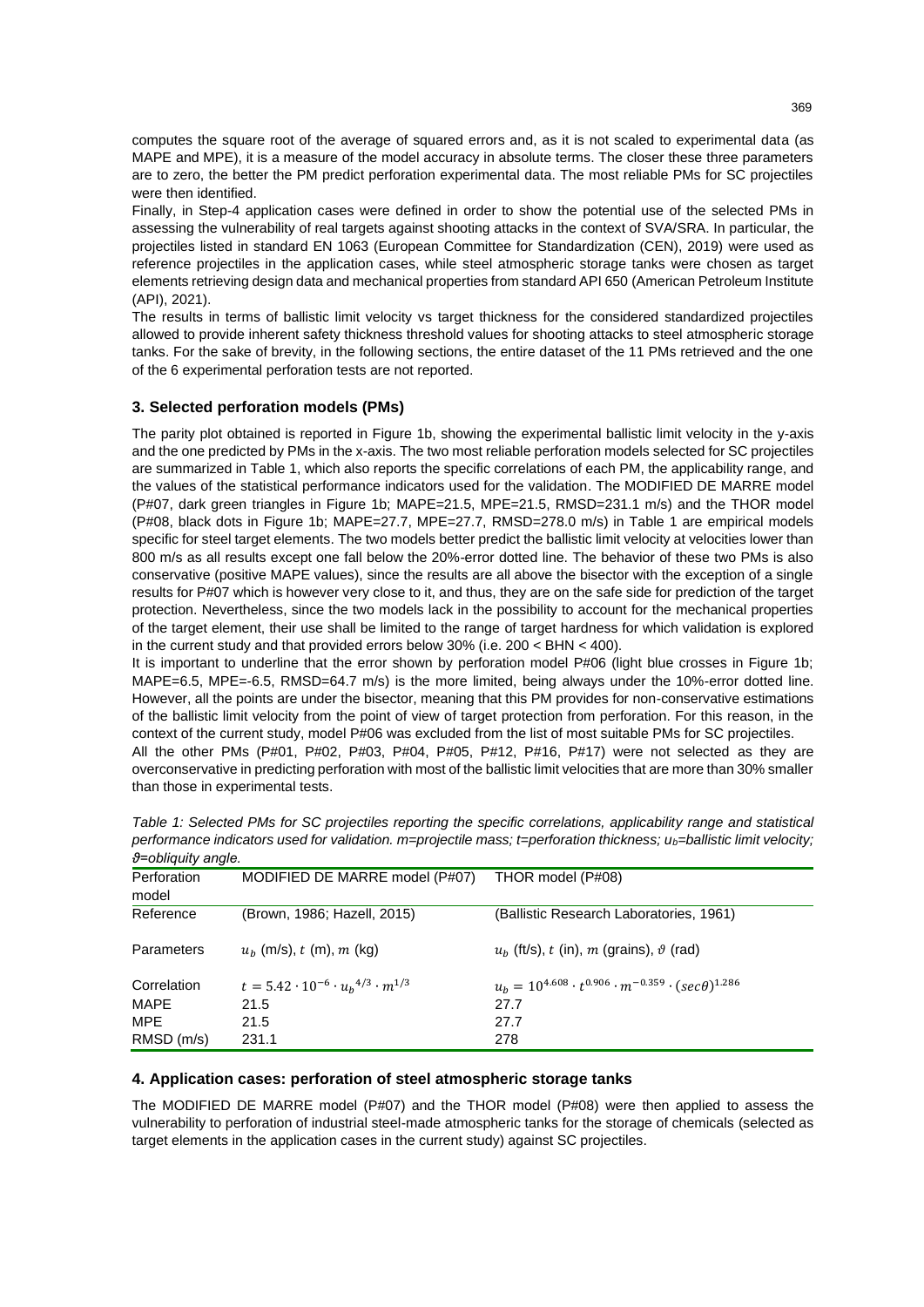## **4.1 Reference projectiles and target material**

Due to the high variability in geometries and sizes of both target atmospheric storage tanks and projectiles, a set of reference application cases was considered in the current study.

Reference projectiles were selected according to standard EN 1063 which defines the requirements and classification that windows, doors, shutters, and blinds must satisfy when tested against projectiles shot by small/light weapons. Particularly, target resistance to perforation is classified by the standard according to protection classes (FB codes). To each protection class a reference projectile is defined in terms of type, shape, calibre, mass, and muzzle velocity  $(u_m, i.e.$  the velocity of a projectile as it exits the muzzle of a firearm). Two reference SC projectiles (alias protection classes according to EN 1063) were considered for the application cases (Table 2). The code name used in the table (FB code) refers to the original specification in EN 1063.

| ID              | Tvpe of<br>weapon | Reference<br>projectile | Projectile type $d$ (mm) |      | m(g) | $u_m$ (m/s) |
|-----------------|-------------------|-------------------------|--------------------------|------|------|-------------|
| FB <sub>2</sub> | Handgun           | 9 mm Luger              | FMJ/RN/SC                |      |      | 400         |
| FB <sub>5</sub> | Rifle             | 5.56x45                 | FMJ/P/SCP1               | 5.56 |      | 950         |

*Table 2: Selected reference SC projectiles from EN 1063. FMJ=Full metal jacket bullet, RN=Round nose, SC=Soft-core (lead), P=Pointed, SCP1=Soft-core (lead) with steel penetrator.*

The standard API 650 was used as a reference document for retrieving data for the steel atmospheric storage tanks selected as target elements in the application cases as it establishes the minimum requirements for material, design, fabrication, erection, and testing of vertical, cylindrical, aboveground, closed- and open-top, welded oil storage tanks in various sizes and capacities for internal pressures approximating atmospheric pressure. To be on the conservative side, the lowest strength steel (coded as A 285M-C) among the ones specified in API 650 as allowed vessel shell construction materials, was selected as the target material for the atmospheric storage tanks (BHN=110).

Due to the fact that these installations are generally characterized by large diameters (e.g. typical applications considered in API 650 range from 3 m to 60 m), the effect of the steel plate curvature on projectile impact was considered negligible as the curvature radius is much bigger than the area affected by the penetration phenomenon (in the retrieved experimental data the effect of the penetration on the target extended no more than three projectile diameters from the impact point while no reinforcement or support on the plate was present within 30 times the projectile diameter).

Shell thickness of atmospheric storage tanks shows large variability in practical application as it depends on design (e.g. variable thickness with height) and operative requirements (e.g. corrosion allowance). As reported in (Cozzani et al., 2006), typical shell thicknesses of these installations range from 5 mm to 23 mm with larger tanks characterized by variable thickness with height. However, minimum thicknesses specified in standard API 650 vary from 5 mm (tank diameter less than 15 m) to 10 mm (tank diameter greater than 60 m), and thus this range can be considered as worst-case scenario for atmospheric storage tanks. In the current study, thickness range between 3 mm and 25 mm was conservatively explored.

#### **4.2 Ballistic limit velocities vs target thickness**

The curves (one obtained with P#07 and the other with P#08) of calculated ballistic limit velocities (m/s) vs. target thickness (mm) are graphically shown in Figure 2 (two panels, one corresponding to SC projectile class FB2 and one to class FB5).

The horizontal dashed red line in the two panels of Figure 2 corresponds to the muzzle velocity  $(u_m)$  of each projectile class (reported in Table 2): as this velocity stands for the maximum velocity at which a projectile can impact a certain target element (i.e. when the muzzle of the firearm is next to the tank shell), perforation is possible only if the calculated ballistic limit velocity is lower than the muzzle velocity (i.e. the ballistic limit velocity curves of Figure 2 are below the red lines). This condition denies the possibility of tank perforation even in the worst-case scenario (normal incidence and projectile at muzzle velocity) providing an inherent safety criterion (Cozzani et al., 2007). The inherent safety threshold for perforation thickness can be defined as the tank shell minimum thickness preventing perforation for each projectile class.

Perforation model P#08 predicts a higher perforation thickness than P#07 for FB2 projectiles (see Figure 2a), while for FB5 projectiles it is true for thickness values up to 6 mm (see Figure 2b): overall, this agrees with the more conservative behavior of P#08 evidenced in Section 4.1.

According to perforation model P#07, if a FB2 projectile hits an atmospheric steel storage tank at muzzle velocity, perforation is possible till 3.2 mm, while for perforation model P#08 perforation is possible till 3.9 mm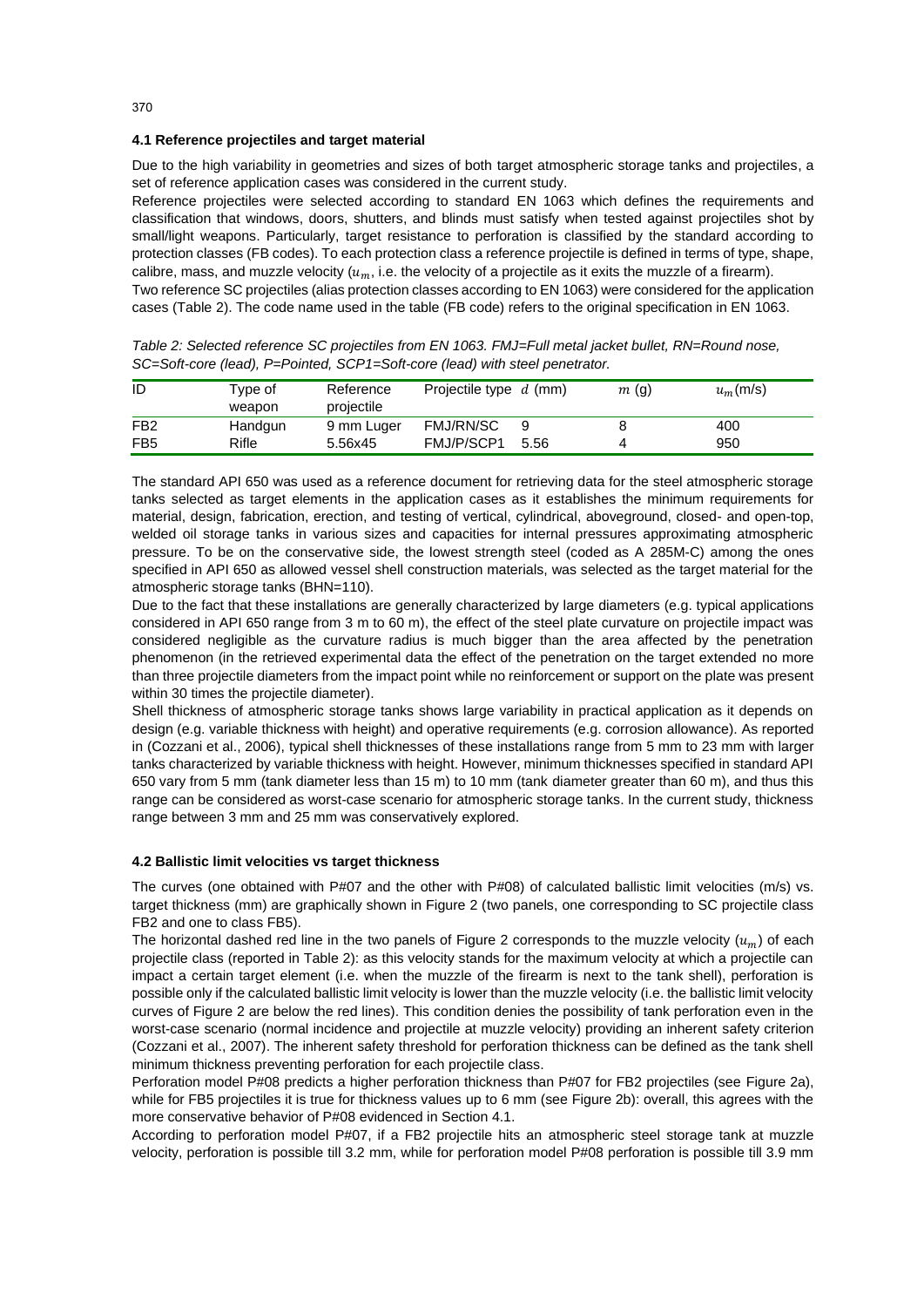(see Figure 2a). Therefore, an inherent safety thickness threshold of 4 mm may be assumed for FB2 projectiles: if compared to the minimum thickness range required for atmospheric storage tanks by standard API 650 (5– 10 mm), inherent safety with respect to FB2 projectiles is granted for tanks of any size.

In case of FB5 rifle projectiles, perforation model P#07 predicts perforation till 8.1 mm, while P#08 predicts perforation till 7.7 mm, and thus an inherent safety thickness threshold equal to 9 mm was set for these projectiles. Therefore, perforation is possible almost over the entire range of minimum thicknesses expected for atmospheric storage tanks (5-10 mm, see the green-shaded area in Figures 2b), making also medium and large size tanks potentially vulnerable to shooting attacks using FB5 projectiles.

In conclusion, if an attacker shoots with a handgun (e.g. FB2 projectiles) he/she will not be able to perforate atmospheric storage tanks of any size. On the other hand, if the shooter uses a rifle (e.g. FB5 projectiles) perforation of tanks with thickness lower than 9 mm is potentially possible. Therefore, a higher level of threat should be associated to rifles with respect to handguns and this is related to the higher destructive power of rifles rather than that of handguns due to the larger propellant charge and to the longer period of acceleration available within the longer gun barrel of rifles which allow adequate time for the propellant to fully ignite before the projectile exits.



*Figure 2: Ballistic limit velocity (m/s) vs. target thickness (mm) calculated for: (a) FB2 projectiles; (b) FB5 projectiles. The grey region is the range of the minimum thickness values for large diameter atmospheric storage tanks (5-10 mm). FB-codes are defined in Table 2; P#-codes are defined in Table 1. AST: Atmospheric Storage Tank.*

#### **5. Conclusions**

In the current study, perforation models suitable for soft-core (SC) projectiles and available in the literature were collected, reviewed and validated against experimental data from perforation tests. The most reliable perforation models were identified using statistical performance indicators (MAPE, MPE and RMSD). The selected PMs were then applied to assess the vulnerability to perforation of steel atmospheric storage tanks against standardized projectiles (EN 1063).

The application of the PMs allowed the evaluation of the ballistic limit velocity (i.e. the minimum velocity required for perforation) as a function of the target element thickness. These results were used to identify the minimum thickness required to protect the target from perforation (i.e. inherent safety thickness threshold) for the reference projectiles considered highlighting significant differences between handguns and rifles, with protection thresholds for rifles more than 2 times the ones needed in the case of handguns. Important differences between handguns and rifles were found in the shell thickness that can be successfully perforated: e.g. FB2 projectiles (handgun) are not able to perforate atmospheric storage tanks of any size (according to design specification of tanks in standard API 650), while FB5 projectiles (rifle) are potentially able to perforate medium and large size tanks.

These results can support SVA/SRA studies in the assessment of vulnerability to perforation of atmospheric storage tanks as well as may be used as the starting point for future development of quantitative methods (e.g. based on calculation of standoff distances; i.e. the minimum distance from the attacker to the target element that prevents a successful attack) for the assessment of the shooting threat.